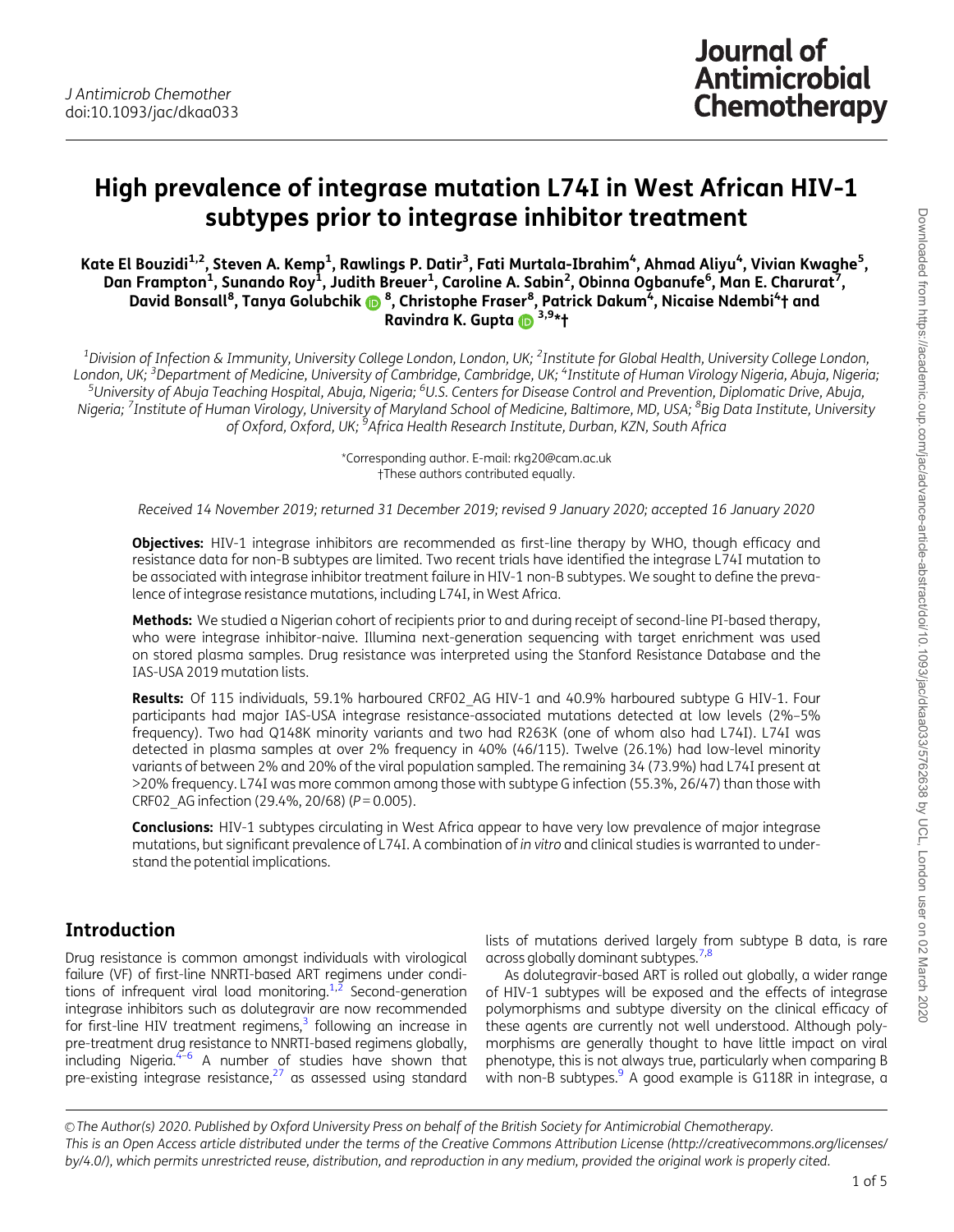<span id="page-1-0"></span>polymorphism that confers significant integrase strand transfer inhibitor (INSTI) resistance[.10](#page-4-0)

Two recent Phase 3 trials of the long-acting injectable secondgeneration integrase inhibitor cabotegravir and the injectable second-generation NNRTI rilpivirine, FLAIR in ART-naive participants and ATLAS in ART-experienced participants,<sup>11</sup> found noninferiority of long-acting injectables compared with oral therapy. However, three participants treated with the long-acting injectable drug experienced VF. All three were infected with HIV-1 subtype A1 and were from Russia. All three had L74I in integrase at both baseline and at VF. At VF the major integrase mutation Q148R occurred in two and G140R in one.<sup>[11](#page-4-0)</sup>

L74 is in the catalytic core domain, which carries out the integrase strand transfer reaction. It is part of a hydrophobic cluster of residues that includes resistance-associated mutations T97 and F[12](#page-4-0)1 near the active site.<sup>12</sup> In the Stanford Resistance Database [\(https://hivdb.stanford.edu](https://hivdb.stanford.edu))<sup>[13](#page-4-0)</sup> L74I is reported to be observed in 3%-20%, depending on subtype. The L74M variant has been included as a minor mutation for the first-generation INSTI raltegravir in the IAS-USA drug resistance mutations list [\(https://www.iasusa.org/wp](https://www.iasusa.org/wp-content/uploads/2019/09/27-3-111.pdf)[content/uploads/2019/09/27-3-111.pdf](https://www.iasusa.org/wp-content/uploads/2019/09/27-3-111.pdf)), but the L74I variant is not recognized as a resistance-associated mutation.<sup>14</sup> The Stanford Resistance Database includes L74I in combination with other inte-grase mutations.<sup>[13](#page-4-0)</sup> L74I and L74M are assessed together and com-bined prevalences are often reported<sup>[7](#page-4-0)</sup> as they have both been shown to enhance integrase inhibitor resistance when present with major INSTI mutations. A recent report suggested that methionine at residue 74 was in closer proximity to T97 and F121 as compared with leucine at position 74 in a modelled subtype C integrase and, of note, L74F was found to contribute to high-level dolutegravir resistance when combined with major mutations G140S and Q148H[.15](#page-4-0)

We studied a Nigerian cohort of people living with HIV in whom the West African CRF02\_AG and G subtypes account for the majority of infections.<sup>16</sup> We aimed to determine the prevalence of INSTI resistance, as well as the prevalence and dynamics of L74I, in this setting.

# Patients and methods

Study participants were selected from an HIV-positive second-line treatment cohort at the University of Abuja Teaching Hospital (UATH) in Abuja, Nigeria. Informed consent was obtained from all participants and ethics approval for virological testing was obtained from the Nigeria National Research Ethics Committee of Nigeria (NHREC/01/01/2007). Ethics approval was also obtained from the ethics board of UCL, UK. The Institute of Human Virology Nigeria (IHVN) database was used to identify people living with HIV (PLWH) aged >15 years who had attended UATH and received a first-line ART regimen of two NRTIs and one NNRTI, followed by a second-line ART regimen of two NRTIs and one PI (lopinavir or atazanavir). Participants were included in the study if they: (i) had experienced first-line VF, defined as HIV RNA >1000 copies/mL at least 6 months after first-line ART initiation; (ii) had a stored plasma sample that was obtained during first-line VF, prior to switching to a second-line regimen; and (iii) had a whole HIV genome sequence successfully generated from the first-line VF sample. If participants had subsequent stored plasma samples from first-line or second-line VF these were also included where possible. CD4 cell count and HIV-1 RNA quantitation were performed at the IHVN laboratories. For next-generation sequencing, manual nucleic acid extraction was done at University College London (UCL) using the QIAamp Viral RNA Mini Kit, (QIAGEN, Hilden, Germany) with a plasma input volume of 0.5–1.5 mL. The first strand of cDNA was synthesized using SuperScript IV reverse transcriptase (Invitrogen, Waltham, MA, USA), followed by NEBNext second-strand cDNA

Poor-quality reads were identified and removed using TrimGalore  $v0.6.4$ <sup>17</sup> A set of 170 HIV-1 subtypes/circulating recombinant forms (CRFs) were downloaded from the Los Alamos database (<https://www.hiv.lanl.gov>) and the trimmed reads were compared with this database using BLAST to identify the closest reference.<sup>18</sup> Trimmed reads were mapped to the closest reference genome using the Burrows–Wheeler aligner.<sup>19</sup> Duplicate reads were removed from the BAM files with Picard [\(http://broadinstitute.github.io/](http://broadinstitute.github.io/picard) [picard](http://broadinstitute.github.io/picard)) and a consensus sequence of nucleic acids with a minimum wholegenome coverage of 20% was generated with BCFtools using a 50% threshold.<sup>20</sup> Consensus sequences were used to determine the codon usage at integrase position 74 and subtype was assigned using REGA v3.0. $^{21}$  The presence and frequency of IAS-USA resistance-associated mutations in integrase, in addition to L74I, was assessed. Mutations were included if they were present at over 2% frequency within the read mixture at that position and present on at least two reads. A threshold of 2% is supported by a study evaluating different analysis pipelines, which reported fewer discordances over this cut-off. $22$  In addition, inspection of the mean read depth across regions of interest in the present study showed that a cut-off of <2% would not include sufficient reads to provide accurate assumptions regarding resistance mutations. An in-house custom script was used to identify SNPs at each position by BLAST analysis of individual HIV pol against the HXB2 reference genome. SNPs were identified and then translated to codons across all regions. Statistical analysis was performed in Stata v13.1 (StataCorp LLC, College Station, TX, USA) and SAS v9.4 (SAS Institute, Cary, NC, USA).

### Results

Overall, 115 participants had a total of 163 plasma samples that yielded HIV pol sequences. Two participants had a sample obtained prior to receiving any ART, 72 participants had samples from firstline ART only (two had multiple first-line samples), 14 participants had samples from second-line ART only (four had multiple secondline samples) and 27 participants had samples obtained during first-line and second-line ART (Table [S1](https://academic.oup.com/jac/article-lookup/doi/10.1093/jac/dkaa033#supplementary-data), available as [Supplementary](https://academic.oup.com/jac/article-lookup/doi/10.1093/jac/dkaa033#supplementary-data) [data](https://academic.oup.com/jac/article-lookup/doi/10.1093/jac/dkaa033#supplementary-data) at JAC Online). The median sequencing coverage of all samples at the whole-genome level was 583 reads per base (IQR = 136– 1313), 595 (IQR = 125–1324) for the pol gene and 735 (IQR = 162– 1593) for the integrase L74 codon. Detailed coverage data are shown in Table [S2](https://academic.oup.com/jac/article-lookup/doi/10.1093/jac/dkaa033#supplementary-data). Four participants had major IAS-USA integrase resistance-associated mutations detected at low levels (2%–5% frequency). Two had Q148K and two had R263K minority variants (one of whom also had L74I). Another six participants had minor IAS-USA integrase resistance-associated mutations. Four had T97A [this was the consensus in three of them and a minority variant in one (who also had L74I)], another participant had an E138K minority variant and another had a G140A minority variant. The most common integrase polymorphism was E157Q, which was detected in 12 participants (6 of these also had L74I).

Forty-six (40%) of the participants had L74I detected at >2% frequency in at least one plasma sample. The participant characteristics of those with and without an L74I mutation were similar, with an overall median age of 30 years, two-thirds were female and the median CD4 cell count at first-line VF was 142 cells/mm<sup>3</sup>  $( IQR = 64 - 246)$  (see Table [1](#page-2-0)).

Considering the first timepoint at which L74I was detected for each participant, the median frequency of L74I was 90.6%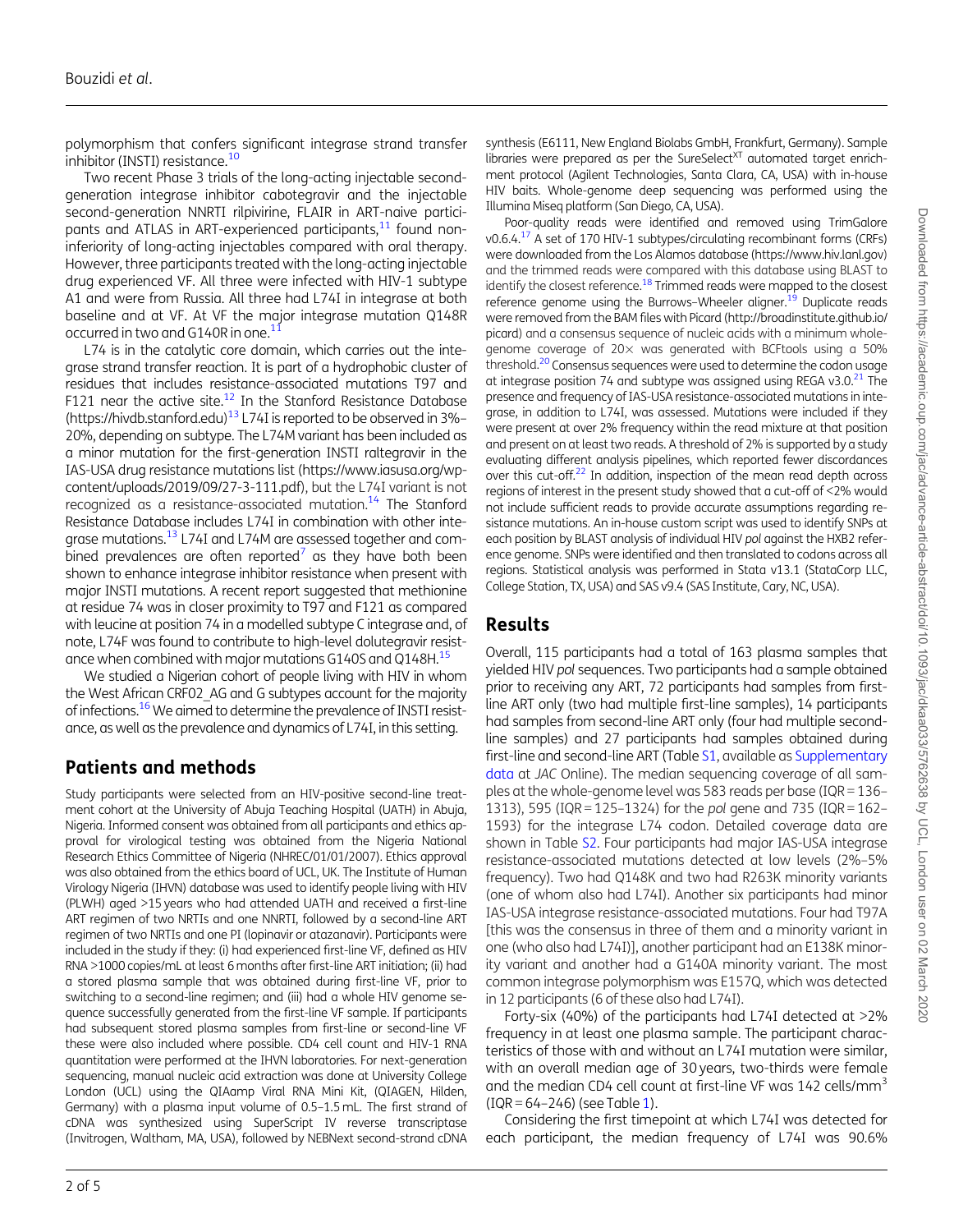<span id="page-2-0"></span>

|  | <b>Table 1.</b> Participant characteristics at first-line ART failure |  |
|--|-----------------------------------------------------------------------|--|
|  |                                                                       |  |

|                                                                    | All, $N = 115$      | L74I present at $>2\%$ frequency, $N = 46$ | L74I not detected, $N = 69$ | $P^{\alpha}$ |
|--------------------------------------------------------------------|---------------------|--------------------------------------------|-----------------------------|--------------|
| Age (years), median (IQR)                                          | $30(26-39)$         | $32(27-40)$                                | $30(26-37)$                 | 0.28         |
| $<$ 30, n (%)                                                      | 48 (41.7)           | 14 (30.4)                                  | 34 (49.3)                   | 0.05         |
| $>30, n$ (%)                                                       | 67 (58.2)           | 32 (69.6)                                  | 35 (50.7)                   |              |
| Sex, n (%)                                                         |                     |                                            |                             |              |
| female                                                             | 78 (67.8)           | 33 (71.7)                                  | 45(65.2)                    | 0.46         |
| male                                                               | 37 (32.2)           | 13 (28.3)                                  | 24 (34.8)                   |              |
| CD4 cell count (cells/mm <sup>3</sup> ), median (IQR) <sup>b</sup> | 142 (64-246)        | 153 (112-256)                              | 133 (47-214)                | 0.06         |
| $<$ 200, n $(\% )$                                                 | 77 (67.5)           | 28 (60.9)                                  | 49 (72.1)                   | 0.21         |
| $>200, n$ (%)                                                      | 37 (32.5)           | 18 (39.1)                                  | 19 (27.9)                   |              |
| HIV-1 RNA (log $_{10}$ copies/mL), median (IQR) $^{\rm b}$         | $4.94(4.36 - 5.37)$ | $4.83(4.40 - 5.19)$                        | $5.00(4.35 - 5.48)$         | 0.09         |
| $<$ 100 000, n $(\% )$                                             | 65 (57.5)           | 31 (68.9)                                  | 34 (50.0)                   | 0.05         |
| $>100000$ , n (%)                                                  | 48 (42.5)           | 14(31.1)                                   | 34 (50.0)                   |              |
| Time on ART (months), median (IQR)                                 | 32.9 (19.0-49.6)    | 34.7 (19.0-46.2)                           | 31.0 (18.8-50.5)            | 0.74         |
| $<$ 1 year, n (%)                                                  | 16 (13.9)           | 5(10.9)                                    | 11 (15.9)                   | 0.74         |
| 1–2 years, $n$ (%)                                                 | 25(21.7)            | 11 (23.9)                                  | 14 (20.3)                   |              |
| 2-3 years, $n$ (%)                                                 | 24 (20.9)           | 9(19.6)                                    | 15(21.7)                    |              |
| 3-4 years, n (%)                                                   | 20 (17.4)           | 10(21.7)                                   | 10(14.5)                    |              |
| >4 years, n (%)                                                    | 30(26.1)            | 11(23.9)                                   | 19 (27.5)                   |              |
| HIV-1 subtype, n (%)                                               |                     |                                            |                             |              |
| CRFO2_AG                                                           | 68 (59.1)           | 20(43.5)                                   | 48(69.6)                    | 0.005        |
| G                                                                  | 47 (40.9)           | 26 (56.5)                                  | 21 (30.4)                   |              |

 $\alpha_{\chi^2}$  or Mann–Whitney test, as appropriate.<br>
bMissing data: CD/, cell count 1. (1.7/J, 0; p

<sup>b</sup>Missing data: CD4 cell count, 1 (L74I, 0; no L74I, 1); and HIV-1 RNA, 2 (L74I, 1; no L74I, 1).

 $( IQR = 17.8 - 98.7)$ . Twelve of the 46 participants  $(26.1\%)$  had low-level minority variants of between 2% and 20% of the viral population sampled (seven with 2%–5% frequency, four with 5%– 10% and one with 10%–20%). The remaining 73.9% (34/46) had L74I present at >20% frequency (the usual Sanger sequencing threshold of detection). This comprised 4 participants with 20%– 50% frequency, 6 with 50%–90% frequency and 24 in whom L74I was fixed at >90% frequency at that position. There was a subtype difference in L74I prevalence, with 55.3% (26/47) of participants with subtype G infection having the L74I mutation detected in at least one plasma sample, compared with 29.4% (20/68) of those with CRF02 AG infection ( $P = 0.005$ ). There was a similar frequency of L74I among the subtypes, with a median frequency of 93.0% (IQR = 26.9–99.0) in CRF02\_AG and 89.2% (IQR = 8.1–98.2)  $(P = 0.62)$  in subtype G.

Thirty-three participants had more than one plasma sample and therefore intra-host changes could be evaluated. Eight participants had L74I as the majority allele (>85% frequency) in every sample (Table [2\)](#page-3-0). Four had low-level minority variants of less than 10% frequency and in two of these L74I was not detected in the preceding plasma samples. Two participants had reversion to low (<2%) or no L74I in subsequent samples.

Codon usage at the integrase 74 position was examined using consensus sequences. All sequences with L74I at consensus (27%, 31/115) had the trinucleotide ATA at this position. The remaining consensus sequences were all L74L. The trinucleotides CTG or TTG were the consensus codon in 60% (69/115), requiring two nucleotide changes to result in an amino acid substitution from leucine to

isoleucine, and 13% (15/115) had either TTA or CTA, requiring only one nucleotide change to mutate to L74I. Synonymous changes in codon usage were noted in two of the participants from whom more than one sample was available. One changed from TTA to CTA (both requiring one further nucleotide substitution to code for I) and the other from CTG to CTA (from requiring two nucleotide substitutions to code for I to just one). There was no significant subtype difference in the number of substitutions required to mutate from L74L to L74I ( $P = 0.13$ ).

#### **Discussion**

As we enter an era when dolutegravir-based ART will be used for tens of millions of PLWH, it is vital to understand determinants of treatment failure and drug resistance. To date, information on integrase sequences by next-generation sequencing in subtypes dominating in West Africa has been extremely limited. Recently, a series of VF patients in a trial of the integrase inhibitor cabotegravir were found to harbour L74I (a polymorphic mutation that is weakly selected for by INSTI therapy) in addition to other major integrase inhibitor drug resistance mutations. This prompted us to evaluate not only major integrase inhibitor mutations, but also L74I.

Reassuringly, we found that major resistance mutations to integrase inhibitors were very rare in this study population that had extensive NRTI and NNRTI resistance following VF with NNRTI-based regimens. One individual out of 115 had both L74I and the signature dolutegravir mutation R263K detected by next-generation sequencing, $23-26$  though R263K was a minority variant.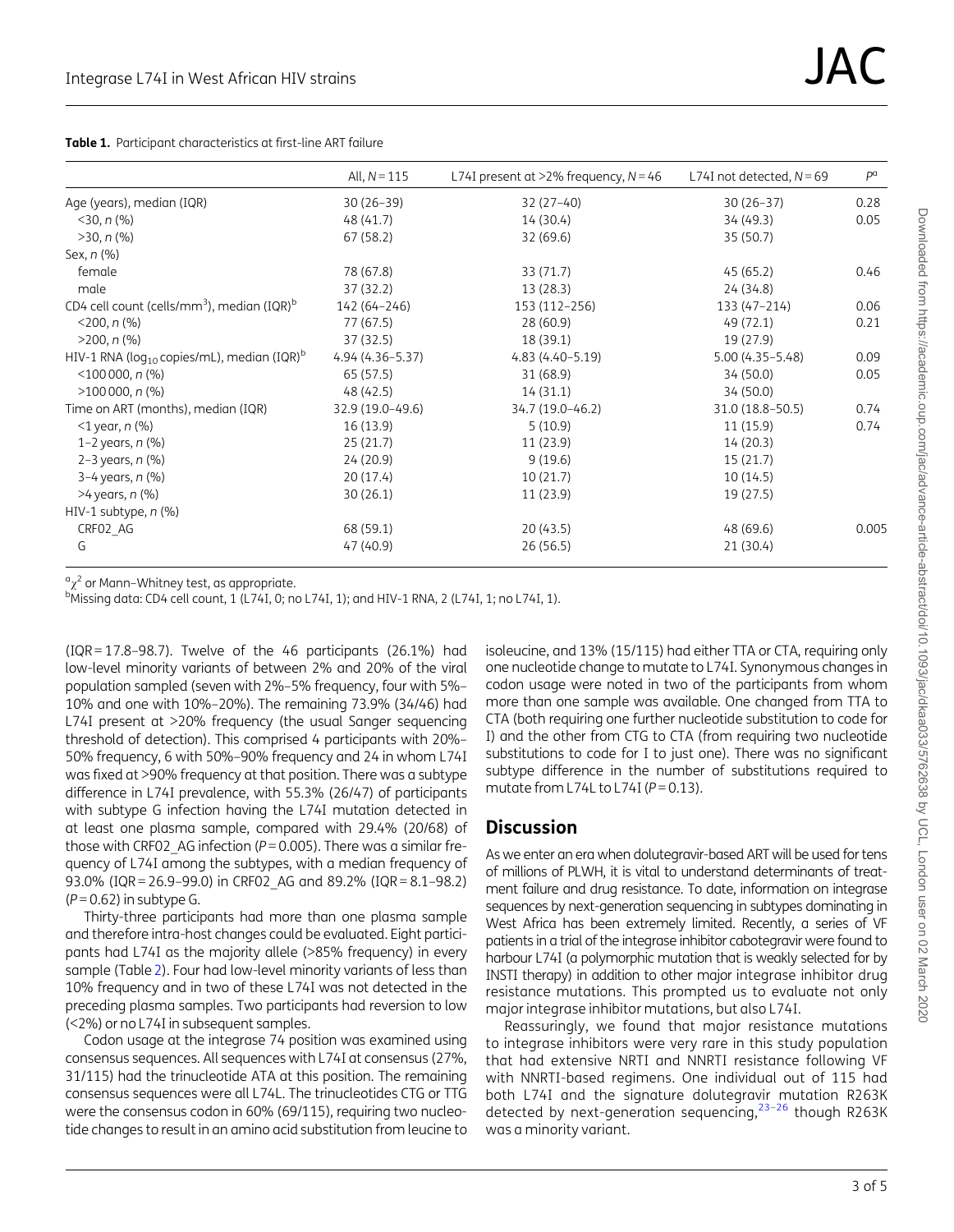<span id="page-3-0"></span>

|  | Table 2. Participants with L74I and longitudinal sampling |  |
|--|-----------------------------------------------------------|--|
|  |                                                           |  |

|    |    |                |        | Participant Subtype Sample ART line Viral load (copies/mL) | pol drug resistance mutations<br>(consensus sequence)                                                      | Integrase<br>L74I (%) | Integrase L74I<br>evolution |
|----|----|----------------|--------|------------------------------------------------------------|------------------------------------------------------------------------------------------------------------|-----------------------|-----------------------------|
| 1  | G  | $\mathbf{1}$   | first  | 373000                                                     | RT: M184V, K103N, Y318F                                                                                    | 99.2                  | fixed majority              |
|    |    | $\overline{2}$ | first  | 274500                                                     | RT: K70R, M184V, K219Q, K103N, Y318F                                                                       | 88.4                  |                             |
| 2  | G  | $\mathbf{1}$   | first  | 532000                                                     | RT: D67N, K70R, M184V, T215I, K219E, Y181C                                                                 | 99.6                  | fixed majority              |
|    |    | 2              | second | 36000                                                      | RT: M184V, T215F, K219E, V179VLM, Y181C                                                                    | 90.9                  |                             |
| 3  | G  | $\mathbf{1}$   | first  | 29000                                                      | RT: K70R, M184V, A98G, V108I, Y181C                                                                        | 95.6                  | fixed majority              |
|    |    | $\overline{2}$ | second | 4300                                                       | RT: K70R, M184V, T215F, K219Q, V108I, Y181C,<br>N348I                                                      | 93.3                  |                             |
| 4  | G  | $\mathbf{1}$   | first  | 25000                                                      | RT: M184V, K103N, K238T                                                                                    | 99.5                  | fixed majority              |
|    |    | $\overline{2}$ | second | 1450000                                                    | none                                                                                                       | 99.8                  |                             |
| 5  | G  | $\mathbf{1}$   | first  | 370000                                                     | RT: M184V, K103N, Y318F                                                                                    | 99.2                  | fixed majority              |
|    |    | $\overline{2}$ | second | 275000                                                     | RT: K70R, M184V, K219Q, K103N, Y318F                                                                       | 88.4                  |                             |
| 6  | G  | $\mathbf{1}$   | first  | 28000                                                      | RT: M41L, D67N, T69D, K70R, V75M, M184V, T215F,<br>K219Q, A98G, K103N, V179E, K238T, Y318F                 | 85.5                  | fixed majority              |
|    |    | 2              | first  | 63000                                                      | RT: M41L, D67N, T69D, K70R, V75M, M184V, T215F,<br>K219Q, A98G, K103N, V179E, K238T, Y318F                 | 99.1                  |                             |
|    |    | 3              | first  | 442000                                                     | RT: M41L, D67N, T69D, K70R, V75M, M184V,<br>T215FL, K219Q, A98G, K103N, V179E, K238T,<br><b>Y318F</b>      | 98.9                  |                             |
|    |    | 4              | second | 5800                                                       | RT: M41L, D67N, T69D, V75M, M184V, T215IV,<br>K219Q, A98G, K103N, V179E, K238T, Y318F                      | 97.7                  |                             |
| 7  | AG | $\mathbf{1}$   | first  | 48000                                                      | RT: M184V, K103N, P225H                                                                                    | 98.1                  | fixed majority              |
|    |    | $\overline{2}$ | second | 11000                                                      | RT: M184V, K103N                                                                                           | 94.7                  |                             |
| 8  | AG | $\mathbf{1}$   | first  | 241000                                                     | RT: K103N, H221Y                                                                                           | 99.5                  | fixed majority              |
|    |    | $\overline{2}$ | first  | 250000                                                     | RT: Y181C, H221Y                                                                                           | 99.0                  |                             |
|    |    | 3              | second | 4400                                                       | RT: K103N, Y181C, H221Y                                                                                    | 92.3                  |                             |
| 9  | G  | $\mathbf{1}$   | first  | 272000                                                     | RT: K70E, Y115F, M184V, Y181C, G190A, H221Y                                                                | 90.0                  | revertant majority          |
|    |    | $\overline{2}$ | second | 24000                                                      | RT: K70E, Y115F, M184V, Y181C, G190A, H221YPro:<br>M46I, I54V, V82S, L24I, L33F                            | <b>ND</b>             |                             |
| 10 | G  | $\mathbf{1}$   | first  | 59000                                                      | RT: K65R, M184V, K219E, Y181C, H221Y                                                                       | 2.2                   | fixed minority              |
|    |    | $\overline{2}$ | second | 1700                                                       | RT: K65R, M184V, K219E, Y181C, H221YPro: I54V,<br>V82A, L10F                                               | 2.7                   |                             |
| 11 | G  | $\mathbf{1}$   | second | 5700                                                       | RT: M41L, V75I, M184V, T215F, K101H, G190A,<br>N348I                                                       | 3.6                   | fixed minority              |
|    |    | $\overline{2}$ | second | 384000                                                     | RT: M41L, D67N, V75I, M184V, T215F, G190A,<br>N348I                                                        | 2.1                   |                             |
| 12 | AG | $\mathbf{1}$   | second | 5700                                                       | RT: M41L, V75I, M184V, T215F, K101H, G190A,<br>N348I                                                       | 3.6                   | fixed minority              |
|    |    | $\overline{2}$ | second | 384000                                                     | RT: M41L, D67N, V75I, T215F, G190A, N348I                                                                  | 2.1                   |                             |
| 13 | G  | 1              | first  | 20000                                                      | RT: M184V, K101E, G190A                                                                                    | $\sf ND$              | emergent minority           |
|    |    | $\overline{2}$ | second | 118000                                                     | none                                                                                                       | 8.1                   |                             |
| 14 | G  | 1              | first  | 77000                                                      | RT: M41L, E44D, D67N, K70R, L74V, M184V, T215Y,<br>Y181C, G190A, N348IPro: L90M                            | 39.2                  | revertant minority          |
|    |    | $\overline{2}$ | second | 56000                                                      | RT: M41L, E44D, D67N, T69D, K70R, L74V, M184V,<br>T215Y, Y181C, G190A, N348IPro: M46I, 154V,<br>V82A, L90M | 2.4                   |                             |

RT, reverse transcriptase; Pro, protease; AG, CRF02\_AG; ND, not detected.

We found over a third of the integrase inhibitor-naive HIVpositive participants in our study had the integrase L74I mutation and that L74I was more common in HIV-1 subtype G than CRF02\_AG. This is the first time that such a high prevalence of L74I mutations has been reported in West African G and

AG subtypes, with potential implications for the effectiveness of dolutegravir, which is now being rolled out as part of the first-line treatment in this setting, where there is less frequent viral load monitoring and less access to genotypic resistance testing.